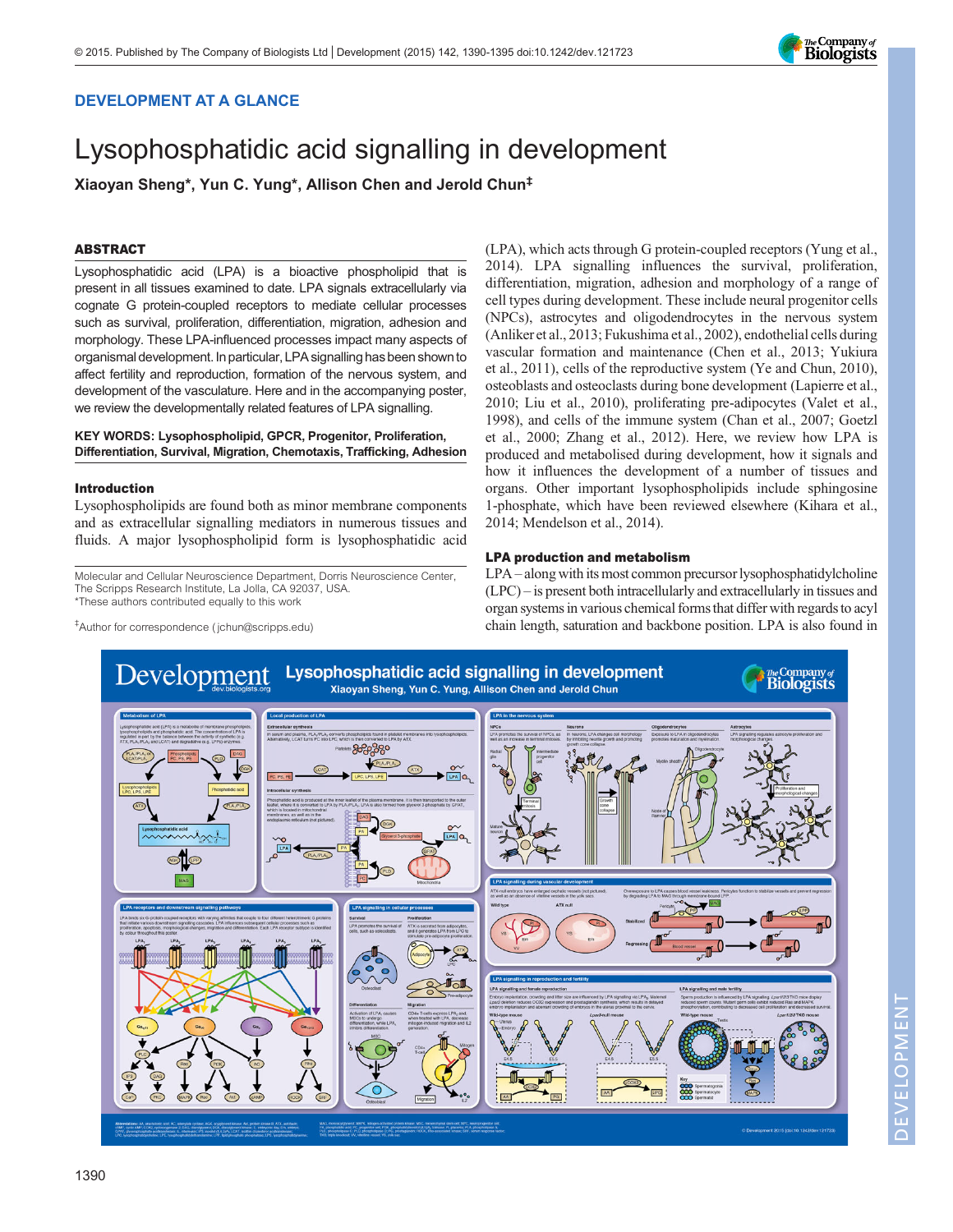many biological fluids, including plasma, serum, saliva, tears, aqueous humour, follicular fluid and cerebrospinal fluid at biologically meaningful concentrations [\(Aoki, 2004;](#page-3-0) [Yung et al., 2014](#page-5-0)), and is usually bound to carrier proteins such as albumin. The total or specific forms of LPA present in a sample can be identified and quantified via colorimetric assays, mass spectrometry and other methods [\(Jesionowska et al., 2014](#page-4-0)).

A major source of extracellular LPA is LPC, which is converted by the enzyme autotaxin (ATX, gene name Enpp2) to liberate LPA and choline (Perrakis and Moolenaar, 2014). Other lysophospholipids such as lysophosphatidylserine (LPS) and lysophosphatidylethanolamine (LPE) can also be enzymatically processed to produce LPA. In addition, LPA can also be formed via the hydrolysis of phosphatidic acid (PA) by membrane-bound phospholipase  $A1\alpha$  or  $\beta$  [\(Aoki, 2004](#page-3-0); Pagès et al., 2001).

While extracellular LPA acts as a signalling molecule through plasma membrane LPA receptors, intracellular LPA is also present and can also be an intermediate for the synthesis of other glycerolipids [\(Pages et al., 2001](#page-4-0)). Intracellular LPA can be produced enzymatically from intracellular organelles such as mitochondria and the endoplasmic reticulum. For example, in mitochondria, membrane-bound glycerophosphate acyltransferase (GPAT) can convert PA to LPA (Pagès et al., 2001). Lipid phosphate phosphatase (LPP) enzymes, which exist extracellularly or intracellularly on the luminal surface of endoplasmic reticulum or Golgi membranes, can dephosphorylate and degrade LPA into monoacylglycerol (MAG) ([Brindley and Pilquil,](#page-3-0) [2009\)](#page-3-0). MAG may then be rephosphorylated by monoacylglycerol kinase (MGK) and thus participate in another round of LPA signalling [\(Pages et al., 2001\)](#page-4-0). Thus, the production of LPA is regulated by the availability of precursor metabolites as well as the expression of catalytic enzymes. Whether intracellularly produced LPA can cross the plasma membrane into the extracellular compartment is currently unclear.

### LPA receptors and downstream signalling pathways

Six LPA receptor (LPAR) genes have been identified and characterized to date: LPAR1-LPAR6 in humans and Lpar1-Lpar6 in mice and non-human species (which encode the receptors LPA1- LPA6) [\(Kihara et al., 2014](#page-4-0); [Yung et al., 2014](#page-5-0)). These seventransmembrane GPCRs bind different forms of LPA with varying affinities and activate specific heterotrimeric G protein pathways defined, in part, by  $Ga_{12/13}$ ,  $Ga_{q/11}$ ,  $Ga_{i/0}$  and  $Ga_s$ . The downstream signalling cascades involve well-known mediators such as Ras, Rho, Rac, Akt, MAPK, PKC and adenylate cyclase. The resultant activation of these signalling cascades then influences major cellular processes such as proliferation, apoptosis, morphological changes, migration and differentiation.

The normal development of diverse tissues can depend on LPAR expression, which occurs in varying spatiotemporal patterns ([Choi](#page-3-0) [et al., 2010](#page-3-0)). For example, the developing mouse cerebral cortex mainly expresses *Lpar1* in the ventricular zone and correlates with the initiation, progression and decline of neurogenesis [\(Hecht et al.,](#page-4-0) [1996\)](#page-4-0). In addition, LPAR function can be regulated through numerous mechanisms, including receptor desensitization, internalization and phosphorylation [\(Hernandez-Mendez et al., 2014\)](#page-4-0).

#### Identifying roles for LPA signalling during development

Major insights into the early developmental roles for LPA came from the successful cloning of the first LPA receptor,  $LPA_1$  ([Hecht et al.,](#page-4-0) [1996](#page-4-0)). Lpar1-null mice display 50% perinatal lethality with impaired suckling behaviour that is correlated with olfactory defects [\(Contos et al., 2000](#page-3-0)). In addition, these mice appear growth restricted and are smaller in size compared with heterozygous or wild-type littermates [\(Hecht et al., 1996\)](#page-4-0). This is consistent with the known embryonic expression patterns of  $LPA<sub>1</sub>$  in the brain, dorsal olfactory bulb, limb buds, craniofacial region, somites and genital tubercle [\(Hecht et al., 1996; Ohuchi et al., 2008\)](#page-4-0). Significantly, Lpar4-null mice also display <sup>∼</sup>30% embryonic lethality, as well as haemorrhage and oedema in various organ systems. These defects result from abnormal mural cell recruitment and vessel stabilization in vascular and lymphatic vessels [\(Sumida](#page-4-0) [et al., 2010](#page-4-0)). In addition, Enpp2-heterozygous mice display numerous developmental defects; they exhibit at least a 50% reduction in LPA plasma levels, as well as early growth retardation, mid-gestational embryonic lethality due to defects in blood vessel formation, neural tube defects, pericardial effusion, reduced number of somites and defective axial turning ([Tanaka et al., 2006; van](#page-4-0) [Meeteren et al., 2006;](#page-4-0) [Yung et al., 2014\)](#page-5-0). Thus, the widespread decrease and/or loss of LPA signalling caused by ATX removal produces severe defects that are partially recapitulated by the deletion of individual LPARs. Lpar1/Lpar2/Lpar3 triple-null mice also show similar embryo lethality ([Ye et al., 2008](#page-4-0)). It is likely that other combinatorial deletions of LPARs will produce defects that approach the Enpp2-null phenotype. Together, these initial studies indicated important roles for LPA signalling during embryo development and paved the way for further and more detailed analyses of LPA function in various developmental contexts.

## LPA signalling and reproduction

LPA influences both male and female reproductive function. In males, LPAR1-LPAR4 and Lpar1-Lpar3 are detected in the human and mouse testis, respectively. Spermatogenesis from germ cells is decreased in Lpar1/Lpar2/Lpar3 triple-null mice, as well as in single Lpar1, Lpar2 or Lpar3-null mice. This results in a testosterone-independent reduction in mating activity and sperm count, as well as increased prevalence of age-related azoospermia ([Ye et al., 2008](#page-4-0)).

In females, the expression of LPAR1-LPAR3 is detected in granulosa-lutein cells [\(Chen et al., 2008](#page-3-0)), which are post-ovulation granulosa cells of the ovary that secrete progesterone. After fertilization, Lpar3-null mice display delayed embryo implantation, embryo crowding and reduced litter size ([Ye et al., 2005](#page-4-0)). Such defects are also seen in mice that are genetically null for cyclooxygenase-2 (COX2), an enzyme that produces prostaglandins and that is downstream of LPA<sub>3</sub> signalling. Prostaglandin administration to Lpar3-null females can rescue delayed implantation and reduced litter size, while agonism of a thromboxane A2 receptor partially rescues embryo crowding, confirming that  $LPA_3$ -mediated signalling is upstream of prostaglandin synthesis [\(Ye et al., 2012, 2005\)](#page-4-0). Moreover, Lpar3-mediated alteration of metallo- and serine proteinases and collagen subtypes may be involved in the dynamic remodelling of the endometrial extracellular matrix that occurs in the peri-implantation uterus [\(Diao et al., 2011;](#page-3-0) [Ye et al., 2011\)](#page-4-0).

### LPA in the nervous system

LPA signalling influences a number of developmental processes within the nervous system ([Yung et al., 2015](#page-5-0)). LPA is found in varying abundance in the embryonic brain, neural tube, choroid plexus, meninges, blood vessels, spinal cord and cerebrospinal fluid at nanomolar to micromolar concentrations ([Yung et al., 2014\)](#page-5-0). LPARs are differentially expressed in various neural cell types. For example,  $LPA<sub>1</sub>$  has effects on cerebral cortical growth and folding, growth cone and process retraction, survival, migration, adhesion, and proliferation. *Lpar1* expression is enriched in the ventricular zone (VZ) during embryonic cortical development, and is expressed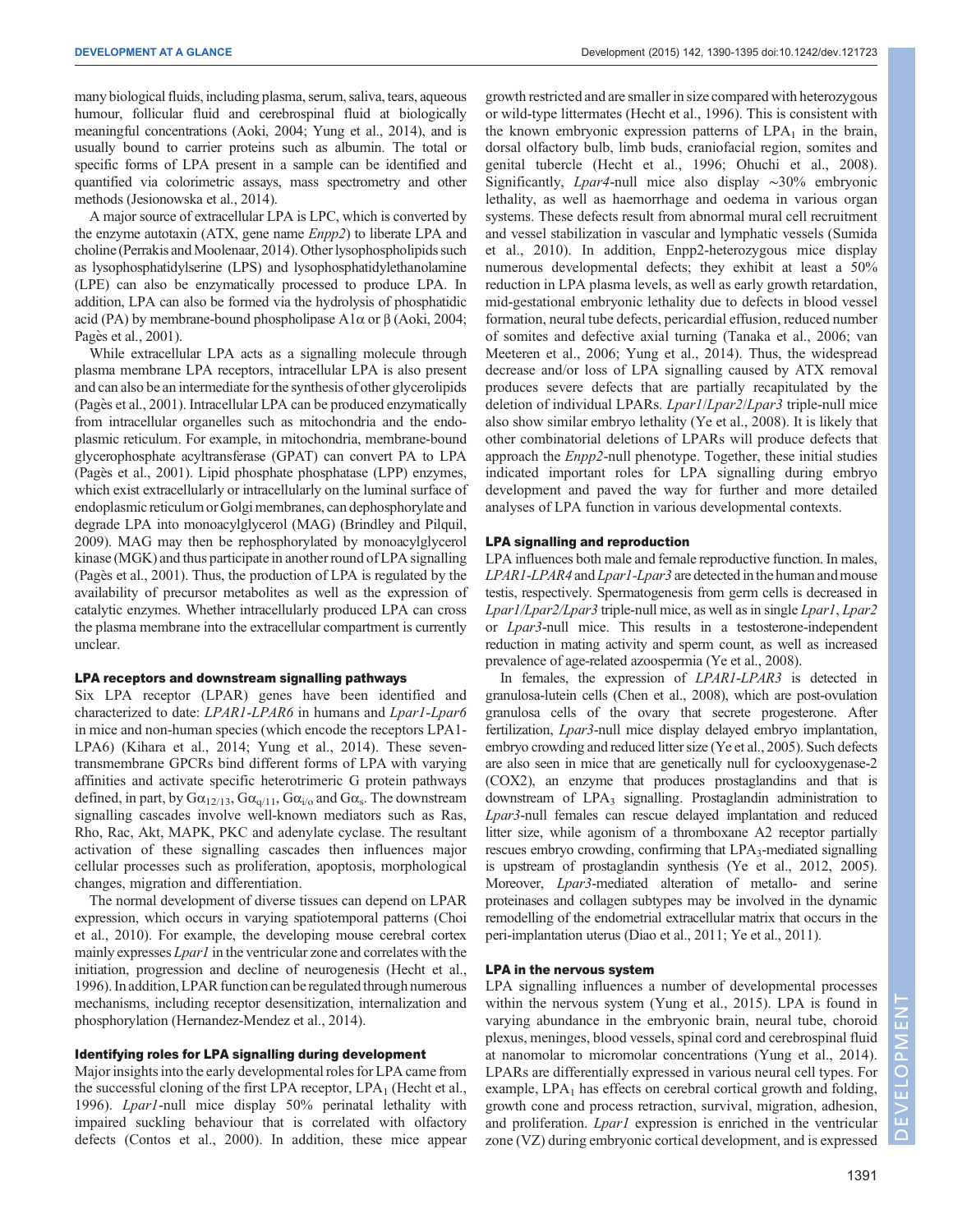at lower levels in other cortical zones ([Hecht et al., 1996;](#page-4-0) [Yung](#page-5-0) [et al., 2011](#page-5-0)). Accordingly, Lpar1-null mice display reduced VZ thickness, altered expression of neuronal markers and increased cortical cell death that perturbs the cortical layers in adults [\(Estivill-](#page-3-0)[Torrus et al., 2008](#page-3-0)). The exposure of ex vivo cerebral cortices to LPA increases apical-basal thickness and produces gyri-like folds. This occurs through decreased apoptosis and increased NPC terminal mitosis in an *Lpar1/Lpar2*-dependent manner ([Kingsbury et al.,](#page-4-0) [2003](#page-4-0)).

LPA can also modulate neuronal morphology. For example, LPA inhibits neurite extension and promotes growth cone collapse by activating intracellular RhoA through LPAR-mediated signalling pathways ([Yuan et al., 2003\)](#page-4-0). LPA also induces changes in neuroblast morphology, controlling the transition from fusiform to round nuclear movements and the formation of F-actin retraction fibres through activation of the small GTPase Rho pathway [\(Fukushima et al., 2000\)](#page-3-0). As an extracellular lipid signalling molecule, LPA can also affect process outgrowth [\(Campbell and](#page-3-0) [Holt, 2001](#page-3-0); [Yuan et al., 2003](#page-4-0)) and the migration of early postmitotic neurons during development ([Fukushima et al., 2002\)](#page-3-0).

Other nervous system-related cell types that are modulated by LPA signalling include oligodendrocytes, Schwann cells, microglia and astrocytes. Oligodendrocytes are the myelinforming glial cells of the central nervous system (CNS). They predominantly express Lpar1; this expression is spatially and temporally correlated with oligodendrocyte maturation and myelination ([Weiner et al., 1998](#page-4-0)). Moreover, in zebrafish, enpp2 regulates the commitment of olig2-expressing progenitors into lineage committed oligodendrocyte progenitors, supporting the role for LPA in this process [\(Yuelling et al., 2012](#page-4-0)). In the mouse peripheral nervous system, Schwann cells depend upon LPA signalling for both survival [\(Contos et al., 2000;](#page-3-0) [Weiner and](#page-4-0) [Chun, 1999](#page-4-0)) and proper myelination [\(Anliker et al., 2013](#page-3-0); [Weiner](#page-4-0) [et al., 2001](#page-4-0)), and they express Lpar1, Lpar4 and Lpar6 ([Anliker](#page-3-0) [et al., 2013\)](#page-3-0). Microglia are the resident macrophages of the CNS and have developmental roles ([Innocenti et al., 1983\)](#page-4-0). Mouse microglia express *Lpar1* and possibly *Lpar3* [\(Moller et al., 2001](#page-4-0)). LPA signalling in microglia regulates proliferation, cell membrane hyperpolarization, chemokinesis, membrane ruffling and growth factor upregulation [\(Fujita et al., 2008](#page-3-0); [Moller et al., 2001](#page-4-0); [Schilling et al., 2002, 2004](#page-4-0); [Tham et al., 2003\)](#page-4-0). Finally, LPA signalling in astrocytes, which are the most abundant glial type and express all LPARs, can regulate proliferation, actin stress fibre formation and morphological changes, and can indirectly promote neuronal differentiation ([Manning and Sontheimer, 1997](#page-4-0); [Shano](#page-4-0) [et al., 2008; Spohr et al., 2008](#page-4-0); [Suidan et al., 1997](#page-4-0)).

## LPA signalling during vascular development

Embryonic vascular formation involves vasculogenesis (the growth of new vessels from angioblasts), angiogenesis (the sprouting of new blood vessels from pre-existing vessels via endothelial migration and extracellular matrix remodelling), and vessel maturation and stabilization ([Eichmann and Thomas, 2013](#page-3-0); [Wacker and Gerhardt, 2011\)](#page-4-0). The formation of specialized features, such as those in the blood-brain barrier, may also ensue. LPA signalling has effects on endothelial cell proliferation and migration [\(Teo et al., 2009\)](#page-4-0). Enpp2-null mice display poor development of the yolk sac vasculature, including the presence of enlarged vessels as well as the absence of vitelline vessels. In these mice, early blood vessels form properly from angioblasts, but fail to develop into mature and stable vessels, as a result of decreased LPA levels ([Tanaka et al., 2006; van Meeteren et al.,](#page-4-0)

[2006\)](#page-4-0). Consistent with this observation, the exposure of cultured allantois explants to exogenous LPA or ATX is not pro-angiogenic but rather maintains the stability of preformed vessels. Lpar1-null mice also display vascular defects such as cephalic frontal haematomas in a small fraction of embryos; the number of these haematomas is slightly higher in *Lpar1/Lpar2* double-null mice [\(Contos et al., 2000\)](#page-3-0). The ATX-dependent production of LPA is also crucial for vascular formation in zebrafish; morpholino-based attenuation of ATX function results in aberrant vascular connection around the horizontal mysoseptum. Although attenuation of individual LPA receptors does not produce such defects, the attenuation of both Lpar1 and Lpar4 function recapitulates the ATX-attenuated vascular defects ([Yukiura](#page-5-0) [et al., 2011](#page-5-0)). Thus, proper vessel stability relies on overlapping signalling from multiple LPA receptors. In support of this, in vitro studies demonstrate that overexposure to LPA can destabilize blood vessels and cause leakage, while pericytes, the contractile cells that ensheathe vessels, appear to stabilize them. In this context, membrane-bound LPPs on pericytes degrade LPA and prevent vascular regression [\(Motiejunaite et al., 2014](#page-4-0)).

### Developmental roles for LPA in other cell types

LPA signalling has developmental influences on many other cell types. For example, during white pre-adipocyte differentiation, ATX expression is upregulated and the adipocytes release ATX, which then promotes LPA synthesis ([Ferry et al., 2003\)](#page-3-0). Furthermore, adipocyte-specific Enpp2-null mice fed a high-fat diet display decreased gains in body weight and adipose tissue when compared with wild-type mice on the same diet ([Nishimura et al.,](#page-4-0) [2014\)](#page-4-0). This finding contrasts with results from a different group [\(Dusaulcy et al., 2011](#page-3-0)), although the discrepancy may be due to differences in mouse genetic background, in the timing of the initiation of high fat diet, or in peak ATX expression levels in preadipocytes. It has also been shown that LPA stimulates the proliferation of a pre-adipose cell line ([Valet et al., 1998\)](#page-4-0). In brown pre-adipocytes, LPA also induces proliferation by stimulating Erk1/2 via  $G\alpha_i$ -dependent activation of PKC and Src. This pathway is insensitive to pertussis toxin (PTX) and involves PI3K [\(Holmström et al., 2010\)](#page-4-0). Peroxisome proliferator-activated receptors (PPARs) play pivotal roles during adipogenesis. LPA does not act as a PPARγ agonist in adipocytes but rather inhibits PPAR $\gamma$ 2 expression and adipogenesis through LPA<sub>1</sub> ([Simon et al.,](#page-4-0) [2005\)](#page-4-0).

Immune cell development is also influenced by LPA signalling. For example, ATX and LPA induce naïve T-cell polarization, motility and entry into the lymph nodes by stimulating transendothelial migration ([Zhang et al., 2012](#page-5-0)). It was also shown that freshly isolated human CD4<sup>+</sup> T cells from peripheral blood mainly express *LPAR2*, and that the treatment of these cells with LPA decreases mitogen-induced IL2 generation and migration [\(Goetzl et al., 2000;](#page-3-0) [Zhang et al., 2012; Zheng et al., 2000\)](#page-5-0). In human immature dendritic cells, LPA induces PTX-sensitive calcium flux, actin polymerization and chemotaxis. However, in mature dendritic cells, LPA inhibits lipopolysaccharide (LPS) mediated production of IL12 and TNFα, and increases IL10 in a PTX-insensitive manner ([Panther et al., 2002](#page-4-0)). In an in vitro culture system mimicking human mast cell development, LPA synergizes with stem cell factor to stimulate mast cell proliferation. This LPAinduced proliferation can be attenuated by treatment with a LPA1/LPA3 antagonist, by PTX, and by an antagonist for PPARγ. [\(Bagga et al., 2004\)](#page-3-0). In human mast cells, LPAR5 appears to be the most prevalent receptor, the activation of which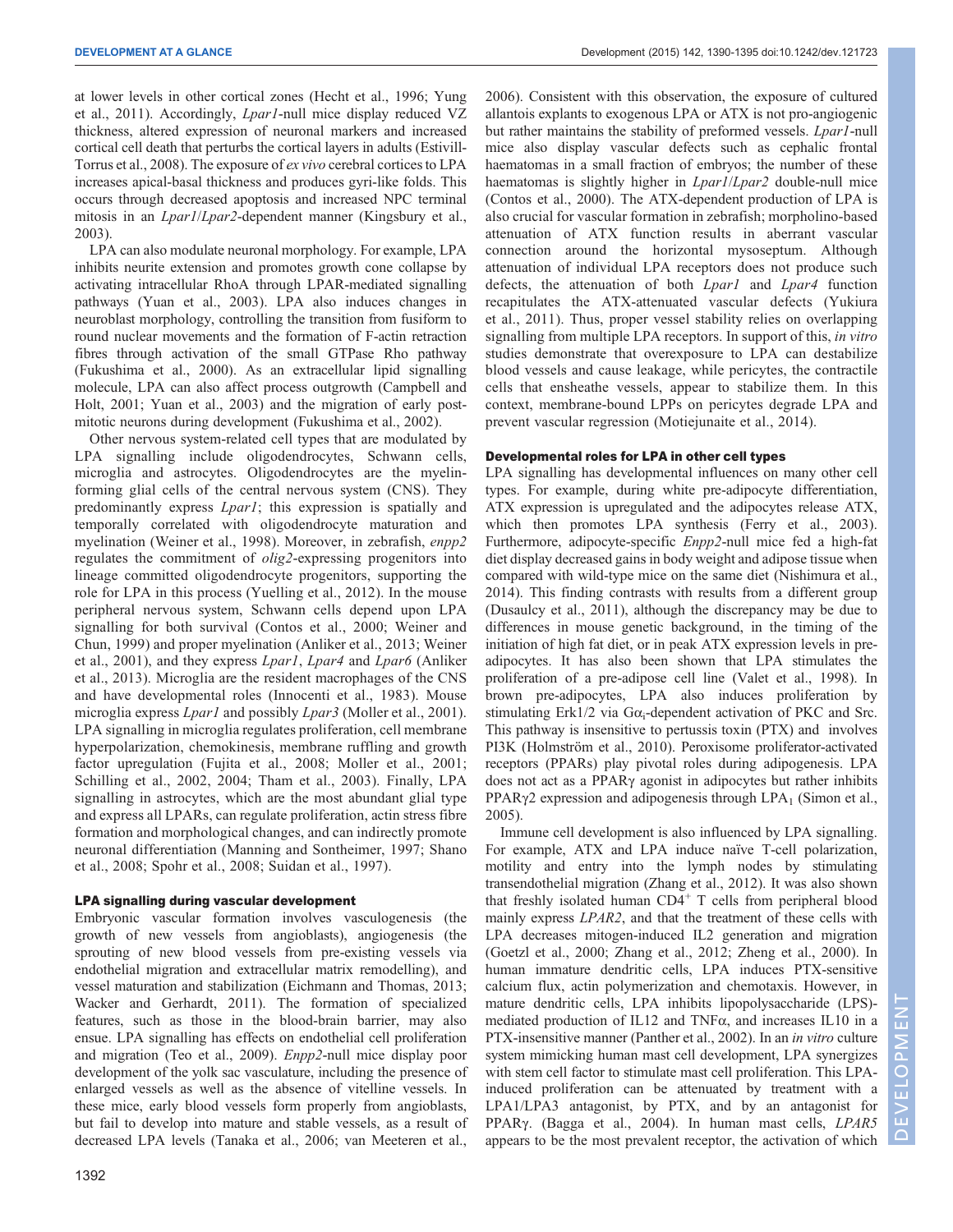<span id="page-3-0"></span>induces macrophage inflammatory protein 1β (MIP1β) release [\(Lundequist and Boyce, 2011](#page-4-0)).

LPA signalling also modulates bone development. For example, LPA promotes the osteoblastic differentiation of human mesenchymal stem cells (hMSC-TERT cells), which express two LPAR genes, LPAR1 and LPAR4. LPA<sub>1</sub> mediates osteogenesis by promoting osteoblast differentiation; this effect is opposed by LPA4 signalling ([Liu et al., 2010](#page-4-0)). Lpar4-null mice exhibit increased volume, number and thickness of bone trabeculae, consistent with a role for LPA<sub>4</sub> in inhibiting osteogenic differentiation. Lpar1-null mice also display significant bone defects, such as low bone mass and osteoporosis, which are likely produced by decreased osteoblastic differentiation from bone marrow mesenchymal progenitors (Gennero et al., 2011). LPA can also induce pleiotropic effects on osteoclast activity and function, acting via  $LPA<sub>1</sub>$ , which can elevate intracellular  $Ca<sup>2+</sup>$ , activate nuclear factor of activated T cells (NFATc1) and promote their survival, and via an unidentified second  $Ga_{12/13}$ -coupled LPAR, which can evoke and maintain retraction through reorganization of the actin cytoskeleton [\(Lapierre et al., 2010\)](#page-4-0).

Recently, a role for LPA signalling in hair follicle development and growth has been uncovered. The LPAR  $p2y_5$  (now known as  $LPA<sub>6</sub>$ ), for example, was shown to be crucial for normal human hair growth [\(Pasternack et al., 2008](#page-4-0); [Raza et al., 2014\)](#page-4-0). In this context, lipase member H (LPH), also known as membrane-associated PAselective PLA1 (mPA-PLA1), which uses phosphatidic acid as a substrate to produce LPA, contributes to human hair growth [\(Pasternack et al., 2009](#page-4-0)).

## **Perspectives**

LPA signalling plays crucial roles in many developmental processes, impacting a number of organ systems and cell types. Further studies should continue to refine our understanding of LPAR expression and regulation. Importantly, it will be critical to fully characterize the spatiotemporal pattern of different LPA species, their metabolism and their interaction with LPAR subtypes.

It is notable that LPA arises from lipid precursors found in all cells of the body, thereby representing a vast reservoir of potential signalling molecules capable of acting in an autocrine or paracrine manner. LPA receptor signalling may overlap with and converge on pathways triggered by other signalling molecules that are important for development. It is thus probable that LPA signalling will broadly interface with these well-known mediators. Moreover, lipids play vital roles in the energetics of metabolism and thus developmental influences that alter metabolic states could well alter LPA signalling, both physiologically and pathophysiologically. Such influences may have special relevance to developmental disorders affecting the many organ systems that are influenced by normal LPA signalling, ranging from infertility and failure to thrive, to diseases manifesting in later life, such as those affecting the nervous system, as suggested by recent animal studies on foetal hydrocephalus [\(Yung et al., 2011\)](#page-5-0), foetal brain hypoxia ([Herr et al.,](#page-4-0) [2011](#page-4-0)) and possibly neuropsychiatric disorders [\(Mirendil et al.,](#page-4-0) [2015](#page-4-0)). Importantly, LPA receptors are part of a larger class of bona fide GPCR drug targets, raising the possibility of medicinally treating one or more of the myriad developmental disorders potentially impacted by LPA signalling.

#### Acknowledgements

We thank Ms Danielle Jones for editorial assistance.

#### Competing interests

The authors declare no competing or financial interests.

#### Funding

This work was supported by the National Institutes of Health [MH051699, NS082092 and NS084398 (J.C.)], and by Mr Yongrui Ma. Deposited in PMC for release after 12 months.

#### Development at a Glance

A high-resolution version of the poster is available for downloading in the online version of this article at [http://dev.biologists.org/content/1](http://dev.biologists.org/content/142/8/1390/)42/8/1390/F1.poster.jpg

#### References

- [Anliker, B., Choi, J. W., Lin, M.-E., Gardell, S. E., Rivera, R. R., Kennedy, G. and](http://dx.doi.org/10.1002/glia.22572) Chun, J. [\(2013\). Lysophosphatidic acid \(LPA\) and its receptor, LPA 1, influence](http://dx.doi.org/10.1002/glia.22572) [embryonic schwann cell migration, myelination, and cell-to-axon segregation.](http://dx.doi.org/10.1002/glia.22572) Glia 61[, 2009-2022.](http://dx.doi.org/10.1002/glia.22572)
- Aoki, J. [\(2004\). Mechanisms of lysophosphatidic acid production.](http://dx.doi.org/10.1016/j.semcdb.2004.05.001) Semin. Cell Dev. Biol. 15[, 477-489.](http://dx.doi.org/10.1016/j.semcdb.2004.05.001)
- [Bagga, S., Price, K. S., Lin, D. A., Friend, D. S., Austen, K. F. and Boyce, J. A.](http://dx.doi.org/10.1182/blood-2004-03-1166) [\(2004\). Lysophosphatidic acid accelerates the development of human mast cells.](http://dx.doi.org/10.1182/blood-2004-03-1166) Blood 104[, 4080-4087.](http://dx.doi.org/10.1182/blood-2004-03-1166)
- Brindley, D. N. and Pilquil, C. [\(2009\). Lipid phosphate phosphatases and](http://dx.doi.org/10.1194/jlr.R800055-JLR200) signaling. J. Lipid Res. 50 [Suppl., S225-S230.](http://dx.doi.org/10.1194/jlr.R800055-JLR200)
- Campbell, D. S. and Holt, C. E. [\(2001\). Chemotropic responses of retinal growth](http://dx.doi.org/10.1016/S0896-6273(01)00551-7) [cones mediated by rapid local protein synthesis and degradation.](http://dx.doi.org/10.1016/S0896-6273(01)00551-7) Neuron 32, [1013-1026.](http://dx.doi.org/10.1016/S0896-6273(01)00551-7)
- [Chan, L. C., Peters, W., Xu, Y., Chun, J., Farese, R. V., Jr and Cases, S.](http://dx.doi.org/10.1189/jlb.0407221) [\(2007\). LPA3 receptor mediates chemotaxis of immature murine dendritic](http://dx.doi.org/10.1189/jlb.0407221) [cells to unsaturated lysophosphatidic acid \(LPA\).](http://dx.doi.org/10.1189/jlb.0407221) J. Leukoc. Biol. 82, [1193-1200.](http://dx.doi.org/10.1189/jlb.0407221)
- [Chen, S.-U., Chou, C.-H., Lee, H., Ho, C.-H., Lin, C.-W. and Yang, Y.-S.](http://dx.doi.org/10.1210/jc.2007-1512) [\(2008\). Lysophosphatidic acid up-regulates expression of interleukin-8 and -6](http://dx.doi.org/10.1210/jc.2007-1512) [in granulosa-lutein cells through its receptors and nuclear factor-kappaB](http://dx.doi.org/10.1210/jc.2007-1512) [dependent pathways: implications for angiogenesis of corpus luteum and](http://dx.doi.org/10.1210/jc.2007-1512) [ovarian hyperstimulation syndrome.](http://dx.doi.org/10.1210/jc.2007-1512) J. Clin. Endocrinol. Metabol. 93, [935-943.](http://dx.doi.org/10.1210/jc.2007-1512)
- [Chen, Y., Ramakrishnan, D. P. and Ren, B.](http://dx.doi.org/10.2741/4148) (2013). Regulation of angiogenesis by [phospholipid lysophosphatidic acid.](http://dx.doi.org/10.2741/4148) Front. Biosci. 18, 852-861.
- [Choi, J. W., Herr, D. R., Noguchi, K., Yung, Y. C., Lee, C.-W., Mutoh, T., Lin, M.-](http://dx.doi.org/10.1146/annurev.pharmtox.010909.105753) [E., Teo, S. T., Park, K. E., Mosley, A. N. et al.](http://dx.doi.org/10.1146/annurev.pharmtox.010909.105753) (2010). LPA receptors: subtypes and biological actions. [Annu. Rev. Pharmacol. Toxicol.](http://dx.doi.org/10.1146/annurev.pharmtox.010909.105753) 50, 157-186.
- [Contos, J. J. A., Fukushima, N., Weiner, J. A., Kaushal, D. and Chun, J.](http://dx.doi.org/10.1073/pnas.97.24.13384) (2000). [Requirement for the lpA1 lysophosphatidic acid receptor gene in normal suckling](http://dx.doi.org/10.1073/pnas.97.24.13384) behavior. [Proc. Natl. Acad. Sci. USA](http://dx.doi.org/10.1073/pnas.97.24.13384) 97, 13384-13389.
- [Diao, H., Aplin, J. D., Xiao, S., Chun, J., Li, Z., Chen, S. and Ye, X.](http://dx.doi.org/10.1095/biolreprod.110.086942) (2011). Altered [spatiotemporal expression of collagen types I, III, IV, and VI in Lpar3-deficient peri](http://dx.doi.org/10.1095/biolreprod.110.086942)[implantation mouse uterus.](http://dx.doi.org/10.1095/biolreprod.110.086942) Biol. Reprod. 84, 255-265.
- [Dusaulcy, R., Rancoule, C., Gres, S., Wanecq, E., Colom, A., Guigne, C.,](http://dx.doi.org/10.1194/jlr.M014985) [van Meeteren, L. A., Moolenaar, W. H., Valet, P. and Saulnier-Blache,](http://dx.doi.org/10.1194/jlr.M014985) J. S. [\(2011\). Adipose-specific disruption of autotaxin enhances nutritional](http://dx.doi.org/10.1194/jlr.M014985) [fattening and reduces plasma lysophosphatidic acid.](http://dx.doi.org/10.1194/jlr.M014985) J. Lipid Res. 52, [1247-1255.](http://dx.doi.org/10.1194/jlr.M014985)
- Eichmann, A. and Thomas, J.-L. [\(2013\). Molecular parallels between neural and](http://dx.doi.org/10.1101/cshperspect.a006551) vascular development. [Cold Spring Harb. Perspect. Med.](http://dx.doi.org/10.1101/cshperspect.a006551) 3, a006551.
- [Estivill-Torrus, G., Llebrez-Zayas, P., Matas-Rico, E., Santin, L., Pedraza, C., De](http://dx.doi.org/10.1093/cercor/bhm132) [Diego, I., Del Arco, I., Fernandez-Llebrez, P., Chun, J. and De Fonseca, F. R.](http://dx.doi.org/10.1093/cercor/bhm132) [\(2008\). Absence of LPA1 signaling results in defective cortical development.](http://dx.doi.org/10.1093/cercor/bhm132) [Cereb. Cortex](http://dx.doi.org/10.1093/cercor/bhm132) 18, 938-950.
- [Ferry, G., Tellier, E., Try, A., Gres, S., Naime, I., Simon, M. F., Rodriguez, M.,](http://dx.doi.org/10.1074/jbc.M301158200) [Boucher, J., Tack, I., Gesta, S. et al.](http://dx.doi.org/10.1074/jbc.M301158200) (2003). Autotaxin is released from [adipocytes, catalyzes lysophosphatidic acid synthesis, and activates](http://dx.doi.org/10.1074/jbc.M301158200) [preadipocyte proliferation: up-regulated expression with adipocyte differentiation](http://dx.doi.org/10.1074/jbc.M301158200) and obesity. J. Biol. Chem. 278[, 18162-18169.](http://dx.doi.org/10.1074/jbc.M301158200)
- Fujita, R., Ma, Y. and Ueda, H. [\(2008\). Lysophosphatidic acid-induced membrane](http://dx.doi.org/10.1111/j.1471-4159.2008.05599.x) [ruffling and brain-derived neurotrophic factor gene expression are mediated by](http://dx.doi.org/10.1111/j.1471-4159.2008.05599.x) [ATP release in primary microglia.](http://dx.doi.org/10.1111/j.1471-4159.2008.05599.x) J. Neurochem. 107, 152-160.
- [Fukushima, N., Weiner, J. A. and Chun, J.](http://dx.doi.org/10.1006/dbio.2000.9930) (2000). Lysophosphatidic acid (LPA) is [a novel extracellular regulator of cortical neuroblast morphology.](http://dx.doi.org/10.1006/dbio.2000.9930) Dev. Biol. 228, [6-18.](http://dx.doi.org/10.1006/dbio.2000.9930)
- [Fukushima, N., Weiner, J. A., Kaushal, D., Contos, J. J. A., Rehen, S. K.,](http://dx.doi.org/10.1006/mcne.2002.1123) [Kingsbury, M. A., Kim, K. Y. and Chun, J.](http://dx.doi.org/10.1006/mcne.2002.1123) (2002). Lysophosphatidic acid [influences the morphology and motility of young, postmitotic cortical neurons.](http://dx.doi.org/10.1006/mcne.2002.1123) Mol. [Cell. Neurosci.](http://dx.doi.org/10.1006/mcne.2002.1123) 20, 271-282.
- [Gennero, I., Laurencin-Dalicieux, S., Conte-Auriol, F., Briand-Me](http://dx.doi.org/10.1016/j.bone.2011.04.018)́sange, F., [Laurencin, D., Rue, J., Beton, N., Malet, N., Mus, M., Tokumura, A. et al.](http://dx.doi.org/10.1016/j.bone.2011.04.018) [\(2011\). Absence of the lysophosphatidic acid receptor LPA1 results in abnormal](http://dx.doi.org/10.1016/j.bone.2011.04.018) [bone development and decreased bone mass.](http://dx.doi.org/10.1016/j.bone.2011.04.018) Bone 49, 395-403.
- [Goetzl, E. J., Kong, Y. and Voice, J. K.](http://dx.doi.org/10.4049/jimmunol.164.10.4996) (2000). Cutting edge: differential [constitutive expression of functional receptors for lysophosphatidic acid by human](http://dx.doi.org/10.4049/jimmunol.164.10.4996) [blood lymphocytes.](http://dx.doi.org/10.4049/jimmunol.164.10.4996) J. Immunol. 164, 4996-4999.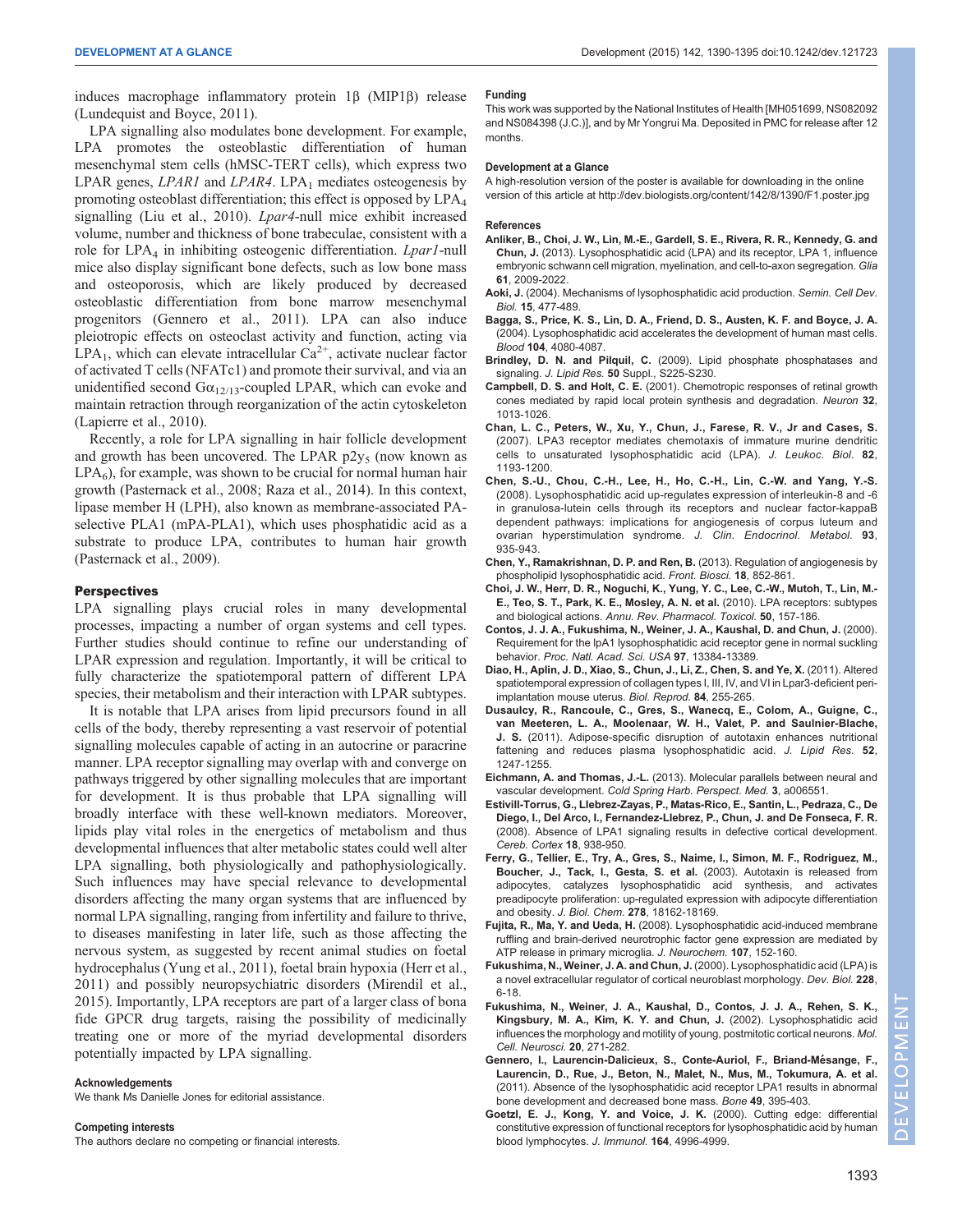- <span id="page-4-0"></span>[Hecht, J. H., Weiner, J. A., Post, S. R. and Chun, J.](http://dx.doi.org/10.1083/jcb.135.4.1071) (1996). Ventricular zone [gene-1 \(vzg-1\) encodes a lysophosphatidic acid receptor expressed in](http://dx.doi.org/10.1083/jcb.135.4.1071) [neurogenic regions of the developing cerebral cortex.](http://dx.doi.org/10.1083/jcb.135.4.1071) J. Cell Biol. 135, [1071-1083.](http://dx.doi.org/10.1083/jcb.135.4.1071)
- Hernandez-Mendez, A., Alcantara-Hernandez, R. and Garcia-Sainz, J. (2014). Lysophosphatidic acid LPA1–3 receptors: signaling, regulation and in silico analysis of their putative phosphorylation sites. Receptors Clin. Investig. 1, e193.
- [Herr, K. J., Herr, D. R., Lee, C.-W., Noguchi, K. and Chun, J.](http://dx.doi.org/10.1073/pnas.1106129108) (2011). [Stereotyped fetal brain disorganization is induced by hypoxia and requires](http://dx.doi.org/10.1073/pnas.1106129108) [lysophosphatidic acid receptor 1 \(LPA1\) signaling.](http://dx.doi.org/10.1073/pnas.1106129108) Proc. Natl. Acad. Sci. USA 108[, 15444-15449.](http://dx.doi.org/10.1073/pnas.1106129108)
- Holmström, T. E., Mattsson, C. L., Wang, Y., lakovleva, I., Petrovic, N. and Nedergaard, J. [\(2010\). Non-transactivational, dual pathways for LPA-induced](http://dx.doi.org/10.1016/j.yexcr.2010.05.029) [Erk1/2 activation in primary cultures of brown pre-adipocytes.](http://dx.doi.org/10.1016/j.yexcr.2010.05.029) Exp. Cell Res. 316, [2664-2675.](http://dx.doi.org/10.1016/j.yexcr.2010.05.029)
- [Innocenti, G. M., Koppel, H. and Clarke, S.](http://dx.doi.org/10.1016/0165-3806(83)90200-6) (1983). Transitory macrophages in the [white matter of the developing visual cortex. I. Light and electron microscopic](http://dx.doi.org/10.1016/0165-3806(83)90200-6) [characteristics and distribution.](http://dx.doi.org/10.1016/0165-3806(83)90200-6) Brain Res. 11, 39-53.
- [Jesionowska, A., Cecerska, E. and Dolegowska, B.](http://dx.doi.org/10.1016/j.ab.2014.02.021) (2014). Methods for [quantifying lysophosphatidic acid in body fluids: a review.](http://dx.doi.org/10.1016/j.ab.2014.02.021) Anal. Biochem. 453, [38-43.](http://dx.doi.org/10.1016/j.ab.2014.02.021)
- [Kihara, Y., Maceyka, M., Spiegel, S. and Chun, J.](http://dx.doi.org/10.1111/bph.12678) (2014). Lysophospholipid [receptor nomenclature review: IUPHAR Review 8.](http://dx.doi.org/10.1111/bph.12678) Br. J. Pharmacol. 171, [3575-3594.](http://dx.doi.org/10.1111/bph.12678)
- [Kingsbury, M. A., Rehen, S. K., Contos, J. J. A., Higgins, C. M. and Chun, J.](http://dx.doi.org/10.1038/nn1157) [\(2003\). Non-proliferative effects of lysophosphatidic acid enhance cortical growth](http://dx.doi.org/10.1038/nn1157) and folding. [Nat. Neurosci.](http://dx.doi.org/10.1038/nn1157) 6, 1292-1299.
- [Lapierre, D. M., Tanabe, N., Pereverzev, A., Spencer, M., Shugg, R. P. P., Dixon,](http://dx.doi.org/10.1074/jbc.M110.109322) S. J. and Sims, S. M. [\(2010\). Lysophosphatidic acid signals through multiple](http://dx.doi.org/10.1074/jbc.M110.109322) [receptors in osteoclasts to elevate cytosolic calcium concentration, evoke](http://dx.doi.org/10.1074/jbc.M110.109322) [retraction, and promote cell survival.](http://dx.doi.org/10.1074/jbc.M110.109322) J. Biol. Chem. 285, 25792-25801.
- [Liu, Y. B., Kharode, Y., Bodine, P. V., Yaworsky, P. J., Robinson, J. A. and](http://dx.doi.org/10.1002/jcb.22471) Billiard, J. [\(2010\). LPA induces osteoblast differentiation through interplay of two](http://dx.doi.org/10.1002/jcb.22471) [receptors: LPA1 and LPA4.](http://dx.doi.org/10.1002/jcb.22471) J. Cell. Biochem. 109, 794-800.
- Lundequist, A. and Boyce, J. A. [\(2011\). LPA5 is abundantly expressed by human](http://dx.doi.org/10.1371/journal.pone.0018192) [mast cells and important for lysophosphatidic acid induced MIP-1beta release.](http://dx.doi.org/10.1371/journal.pone.0018192) [PLoS ONE](http://dx.doi.org/10.1371/journal.pone.0018192) 6, e18192.
- [Manning, T. J., Jr and Sontheimer, H.](http://dx.doi.org/10.1002/(SICI)1098-1136(199706)20:2<163::AID-GLIA8>3.0.CO;2-A) (1997). Bovine serum albumin and [lysophosphatidic acid stimulate calcium mobilization and reversal of cAMP](http://dx.doi.org/10.1002/(SICI)1098-1136(199706)20:2<163::AID-GLIA8>3.0.CO;2-A)[induced stellation in rat spinal cord astrocytes.](http://dx.doi.org/10.1002/(SICI)1098-1136(199706)20:2<163::AID-GLIA8>3.0.CO;2-A) Glia 20, 163-172.
- Mendelson, K., Evans, T. and Hla, T. [\(2014\). Sphingosine 1-phosphate signalling.](http://dx.doi.org/10.1242/dev.094805) [Development](http://dx.doi.org/10.1242/dev.094805) 141, 5-9.
- Mirendil, H., Thomas, E. A., de Leora, C., Okada, K., Inomata, Y. and Chun, J. (2015). LPA signaling initiates schizophrenia-like brain and behavioral changes in a mouse model of prenatal brain hemorrhage. Transl. Psychiatry (in press).
- [Moller, T., Contos, J. J., Musante, D. B., Chun, J. and Ransom, B. R.](http://dx.doi.org/10.1074/jbc.M102691200) (2001). [Expression and function of lysophosphatidic acid receptors in cultured rodent](http://dx.doi.org/10.1074/jbc.M102691200) [microglial cells.](http://dx.doi.org/10.1074/jbc.M102691200) J. Biol. Chem. 276, 25946-25952.
- [Motiejunaite, R., Aranda, J. and Kazlauskas, A.](http://dx.doi.org/10.1016/j.mvr.2014.03.003) (2014). Pericytes prevent regression [of endothelial cell tubes by accelerating metabolism of lysophosphatidic acid.](http://dx.doi.org/10.1016/j.mvr.2014.03.003) [Microvasc. Res.](http://dx.doi.org/10.1016/j.mvr.2014.03.003) 93, 62-71.
- [Nishimura, S., Nagasaki, M., Okudaira, S., Aoki, J., Ohmori, T., Ohkawa, R.,](http://dx.doi.org/10.2337/db13-1694) [Nakamura, K., Igarashi, K., Yamashita, H., Eto, K. et al.](http://dx.doi.org/10.2337/db13-1694) (2014). ENPP2 [contributes to adipose tissue expansion and insulin resistance in diet-induced](http://dx.doi.org/10.2337/db13-1694) obesity. Diabetes 63[, 4154-4164.](http://dx.doi.org/10.2337/db13-1694)
- [Ohuchi, H., Hamada, A., Matsuda, H., Takagi, A., Tanaka, M., Aoki, J., Arai, H.](http://dx.doi.org/10.1002/dvdy.21736) and Noji, S. [\(2008\). Expression patterns of the lysophospholipid receptor genes](http://dx.doi.org/10.1002/dvdy.21736) [during mouse early development.](http://dx.doi.org/10.1002/dvdy.21736) Dev. Dyn. 237, 3280-3294.
- Pagès, C., Simon, M.-F., Valet, P. and Saulnier-Blache, J. S. (2001). [Lysophosphatidic acid synthesis and release.](http://dx.doi.org/10.1016/S0090-6980(01)00110-1) Prostaglandins Lipid Mediat. 64, 1-10.
- [Panther, E., Idzko, M., Corinti, S., Ferrari, D., Herouy, Y., Mockenhaupt, M.,](http://dx.doi.org/10.4049/jimmunol.169.8.4129) [Dichmann, S., Gebicke-Haerter, P., Di Virgilio, F., Girolomoni, G. et al.](http://dx.doi.org/10.4049/jimmunol.169.8.4129) (2002). [The influence of lysophosphatidic acid on the functions of human dendritic cells.](http://dx.doi.org/10.4049/jimmunol.169.8.4129) J. Immunol. 169[, 4129-4135.](http://dx.doi.org/10.4049/jimmunol.169.8.4129)
- Pasternack, S. M., von Kügelgen, I., Al Aboud, K., Lee, Y.-A., Rüschendorf, F., [Voss, K., Hillmer, A. M., Molderings, G. J., Franz, T., Ramirez, A. et al.](http://dx.doi.org/10.1038/ng.84) (2008). [G protein-coupled receptor P2Y5 and its ligand LPA are involved in maintenance](http://dx.doi.org/10.1038/ng.84) [of human hair growth.](http://dx.doi.org/10.1038/ng.84) Nat. Genet. 40, 329-334.
- Pasternack, S. M., von Kügelgen, I., Mü[ller, M., Oji, V., Traupe, H., Sprecher,](http://dx.doi.org/10.1038/jid.2009.154) E., Nö[then, M. M., Janecke, A. R. and Betz, R. C.](http://dx.doi.org/10.1038/jid.2009.154) (2009). In vitro analysis of [LIPH mutations causing hypotrichosis simplex: evidence confirming the role of](http://dx.doi.org/10.1038/jid.2009.154) [lipase H and lysophosphatidic acid in hair growth.](http://dx.doi.org/10.1038/jid.2009.154) J. Invest. Dermatol. 129, [2772-2776.](http://dx.doi.org/10.1038/jid.2009.154)
- Perrakis, A. and Moolenaar, W. H. [\(2014\). Autotaxin: structure-function and](http://dx.doi.org/10.1194/jlr.R046391) signaling. J. Lipid Res. 55[, 1010-1018.](http://dx.doi.org/10.1194/jlr.R046391)
- [Raza, S. I., Muhammad, D., Jan, A., Ali, R. H., Hassan, M., Ahmad, W. and](http://dx.doi.org/10.1371/journal.pone.0104756) Rashid, S. [\(2014\). In silico analysis of missense mutations in LPAR6 reveals](http://dx.doi.org/10.1371/journal.pone.0104756)

[abnormal phospholipid signaling pathway leading to hypotrichosis.](http://dx.doi.org/10.1371/journal.pone.0104756) PLoS ONE 9, [e104756.](http://dx.doi.org/10.1371/journal.pone.0104756)

- [Schilling, T., Repp, H., Richter, H., Koschinski, A., Heinemann, U., Dreyer, F.](http://dx.doi.org/10.1016/S0306-4522(01)00534-6) and Eder, C. [\(2002\). Lysophospholipids induce membrane hyperpolarization in](http://dx.doi.org/10.1016/S0306-4522(01)00534-6) [microglia by activation of IKCa1 Ca\(2+\)-dependent K\(+\) channels.](http://dx.doi.org/10.1016/S0306-4522(01)00534-6) Neuroscience 109[, 827-835.](http://dx.doi.org/10.1016/S0306-4522(01)00534-6)
- [Schilling, T., Stock, C., Schwab, A. and Eder, C.](http://dx.doi.org/10.1111/j.1460-9568.2004.03265.x) (2004). Functional importance of [Ca2+-activated K+ channels for lysophosphatidic acid-induced microglial](http://dx.doi.org/10.1111/j.1460-9568.2004.03265.x) migration. [Eur. J. Neurosci.](http://dx.doi.org/10.1111/j.1460-9568.2004.03265.x) 19, 1469-1474.
- [Shano, S., Moriyama, R., Chun, J. and Fukushima, N.](http://dx.doi.org/10.1016/j.neuint.2007.07.004) (2008). Lysophosphatidic [acid stimulates astrocyte proliferation through LPA1.](http://dx.doi.org/10.1016/j.neuint.2007.07.004) Neurochem. Int. 52, [216-220.](http://dx.doi.org/10.1016/j.neuint.2007.07.004)
- [Simon, M. F., Daviaud, D., Pradere, J. P., Gres, S., Guigne, C., Wabitsch, M.,](http://dx.doi.org/10.1074/jbc.M412585200) [Chun, J., Valet, P. and Saulnier-Blache, J. S.](http://dx.doi.org/10.1074/jbc.M412585200) (2005). Lysophosphatidic acid [inhibits adipocyte differentiation via lysophosphatidic acid 1 receptor-dependent](http://dx.doi.org/10.1074/jbc.M412585200) [down-regulation of peroxisome proliferator-activated receptor gamma2.](http://dx.doi.org/10.1074/jbc.M412585200) J. Biol. Chem. 280[, 14656-14662.](http://dx.doi.org/10.1074/jbc.M412585200)
- [Spohr, T. C. d. S. e, Choi, J. W., Gardell, S. E., Herr, D. R., Rehen, S. K., Gomes,](http://dx.doi.org/10.1074/jbc.M707758200) F. C. A. and Chun, J. [\(2008\). Lysophosphatidic acid receptor-dependent](http://dx.doi.org/10.1074/jbc.M707758200) [secondary effects via astrocytes promote neuronal differentiation.](http://dx.doi.org/10.1074/jbc.M707758200) J. Biol. Chem. 283[, 7470-7479.](http://dx.doi.org/10.1074/jbc.M707758200)
- [Suidan, H. S., Nobes, C. D., Hall, A. and Monard, D.](http://dx.doi.org/10.1002/(SICI)1098-1136(199710)21:2<244::AID-GLIA7>3.0.CO;2-6) (1997). Astrocyte spreading in [response to thrombin and lysophosphatidic acid is dependent on the Rho](http://dx.doi.org/10.1002/(SICI)1098-1136(199710)21:2<244::AID-GLIA7>3.0.CO;2-6) GTPase. Glia 21[, 244-252.](http://dx.doi.org/10.1002/(SICI)1098-1136(199710)21:2<244::AID-GLIA7>3.0.CO;2-6)
- [Sumida, H., Noguchi, K., Kihara, Y., Abe, M., Yanagida, K., Hamano, F.,](http://dx.doi.org/10.1182/blood-2010-03-272443) [Sato, S., Tamaki, K., Morishita, Y., Kano, M. R. et al.](http://dx.doi.org/10.1182/blood-2010-03-272443) (2010). LPA4 regulates [blood and lymphatic vessel formation during mouse embryogenesis.](http://dx.doi.org/10.1182/blood-2010-03-272443) Blood 116[, 5060-5070.](http://dx.doi.org/10.1182/blood-2010-03-272443)
- [Tanaka, M., Okudaira, S., Kishi, Y., Ohkawa, R., Iseki, S., Ota, M., Noji, S.,](http://dx.doi.org/10.1074/jbc.M605142200) Yatomi, Y., Aoki, J. and Arai, H. [\(2006\). Autotaxin stabilizes blood vessels and is](http://dx.doi.org/10.1074/jbc.M605142200) [required for embryonic vasculature by producing lysophosphatidic acid.](http://dx.doi.org/10.1074/jbc.M605142200) J. Biol. Chem. 281[, 25822-25830.](http://dx.doi.org/10.1074/jbc.M605142200)
- [Teo, S. T., Yung, Y. C., Herr, D. R. and Chun, J.](http://dx.doi.org/10.1002/iub.220) (2009). Lysophosphatidic acid in [vascular development and disease.](http://dx.doi.org/10.1002/iub.220) IUBMB Life 61, 791-799.
- [Tham, C.-S., Lin, F.-F., Rao, T. S., Yu, N. and Webb, M.](http://dx.doi.org/10.1016/j.ijdevneu.2003.09.003) (2003). Microglial activation [state and lysophospholipid acid receptor expression.](http://dx.doi.org/10.1016/j.ijdevneu.2003.09.003) Int. J. Dev. Neurosci. 21, [431-443.](http://dx.doi.org/10.1016/j.ijdevneu.2003.09.003)
- [Valet, P., Pages, C., Jeanneton, O., Daviaud, D., Barbe, P., Record, M., Saulnier-](http://dx.doi.org/10.1172/JCI806) ̀ Blache, J. S. and Lafontan, M. [\(1998\). Alpha2-adrenergic receptor-mediated](http://dx.doi.org/10.1172/JCI806) [release of lysophosphatidic acid by adipocytes. A paracrine signal for](http://dx.doi.org/10.1172/JCI806) [preadipocyte growth.](http://dx.doi.org/10.1172/JCI806) J. Clin. Invest. 101, 1431-1438.
- [van Meeteren, L. A., Ruurs, P., Stortelers, C., Bouwman, P., van Rooijen, M. A.,](http://dx.doi.org/10.1128/MCB.02419-05) [Pradere, J. P., Pettit, T. R., Wakelam, M. J. O., Saulnier-Blache, J. S.,](http://dx.doi.org/10.1128/MCB.02419-05) Mummery, C. L. et al. [\(2006\). Autotaxin, a secreted lysophospholipase D, is](http://dx.doi.org/10.1128/MCB.02419-05) [essential for blood vessel formation during development.](http://dx.doi.org/10.1128/MCB.02419-05) Mol. Cell. Biol. 26, [5015-5022.](http://dx.doi.org/10.1128/MCB.02419-05)
- Wacker, A. and Gerhardt, H. [\(2011\). Endothelial development taking shape.](http://dx.doi.org/10.1016/j.ceb.2011.10.002) Curr. [Opin. Cell Biol.](http://dx.doi.org/10.1016/j.ceb.2011.10.002) 23, 676-685.
- Weiner, J. A. and Chun, J. [\(1999\). Schwann cell survival mediated by the](http://dx.doi.org/10.1073/pnas.96.9.5233) [signaling phospholipid lysophosphatidic acid.](http://dx.doi.org/10.1073/pnas.96.9.5233) Proc. Natl. Acad. Sci. USA 96, [5233-5238.](http://dx.doi.org/10.1073/pnas.96.9.5233)
- [Weiner, J. A., Hecht, J. H. and Chun, J.](http://dx.doi.org/10.1002/(SICI)1096-9861(19980907)398:4<587::AID-CNE10>3.0.CO;2-5) (1998). Lysophosphatidic acid [receptor gene vzg-1/lpA1/edg-2 is expressed by mature oligodendrocytes](http://dx.doi.org/10.1002/(SICI)1096-9861(19980907)398:4<587::AID-CNE10>3.0.CO;2-5) [during myelination in the postnatal murine brain.](http://dx.doi.org/10.1002/(SICI)1096-9861(19980907)398:4<587::AID-CNE10>3.0.CO;2-5) J. Comp. Neurol. 398, [587-598.](http://dx.doi.org/10.1002/(SICI)1096-9861(19980907)398:4<587::AID-CNE10>3.0.CO;2-5)
- Weiner, J. A., Fukushima, N., Contos, J. J., Scherer, S. S. and Chun, J. (2001). Regulation of Schwann cell morphology and adhesion by receptor-mediated lysophosphatidic acid signaling. J. Neurosci. 21, 7069-7078.
- Ye, X. and Chun, J. [\(2010\). Lysophosphatidic acid \(LPA\) signaling in vertebrate](http://dx.doi.org/10.1016/j.tem.2009.08.003) reproduction. [Trends Endocrinol. Metab.](http://dx.doi.org/10.1016/j.tem.2009.08.003) 21, 17-24.
- [Ye, X., Hama, K., Contos, J. J. A., Anliker, B., Inoue, A., Skinner, M. K.,](http://dx.doi.org/10.1038/nature03505) [Suzuki, H., Amano, T., Kennedy, G., Arai, H. et al.](http://dx.doi.org/10.1038/nature03505) (2005). LPA3-mediated [lysophosphatidic acid signalling in embryo implantation and spacing.](http://dx.doi.org/10.1038/nature03505) Nature 435[, 104-108.](http://dx.doi.org/10.1038/nature03505)
- [Ye, X., Skinner, M. K., Kennedy, G. and Chun, J.](http://dx.doi.org/10.1095/biolreprod.108.068783) (2008). Age-dependent loss of [sperm production in mice via impaired lysophosphatidic acid signaling.](http://dx.doi.org/10.1095/biolreprod.108.068783) Biol. Reprod. 79[, 328-336.](http://dx.doi.org/10.1095/biolreprod.108.068783)
- [Ye, X., Herr, D. R., Diao, H., Rivera, R. and Chun, J.](http://dx.doi.org/10.1016/j.fertnstert.2011.02.024) (2011). Unique uterine [localization and regulation may differentiate LPA3 from other lysophospholipid](http://dx.doi.org/10.1016/j.fertnstert.2011.02.024) [receptors for its role in embryo implantation.](http://dx.doi.org/10.1016/j.fertnstert.2011.02.024) Fertil. Steril. 95, 2107-2113, 2113 [e2101](http://dx.doi.org/10.1016/j.fertnstert.2011.02.024)–2104.
- Ye, X., Diao, H. and Chun, J. [\(2012\). 11-deoxy prostaglandin F\(2alpha\), a](http://dx.doi.org/10.1016/j.fertnstert.2011.12.004) [thromboxane A2 receptor agonist, partially alleviates embryo crowding in Lpar3](http://dx.doi.org/10.1016/j.fertnstert.2011.12.004) ((−/−)) females. [Fertil. Steril.](http://dx.doi.org/10.1016/j.fertnstert.2011.12.004) 97, 757-763.
- [Yuan, X.-B., Jin, M., Xu, X., Song, Y.-Q., Wu, C.-P., Poo, M.-M. and Duan, S.](http://dx.doi.org/10.1038/ncb895) [\(2003\). Signalling and crosstalk of Rho GTPases in mediating axon guidance.](http://dx.doi.org/10.1038/ncb895) [Nat. Cell Biol.](http://dx.doi.org/10.1038/ncb895) 5, 38-45.
- [Yuelling, L. W., Waggener, C. T., Afshari, F. S., Lister, J. A. and Fuss, B.](http://dx.doi.org/10.1002/glia.22381) (2012). [Autotaxin/ENPP2 regulates oligodendrocyte differentiation in vivo in the](http://dx.doi.org/10.1002/glia.22381) [developing zebrafish hindbrain.](http://dx.doi.org/10.1002/glia.22381) Glia 60, 1605-1618.